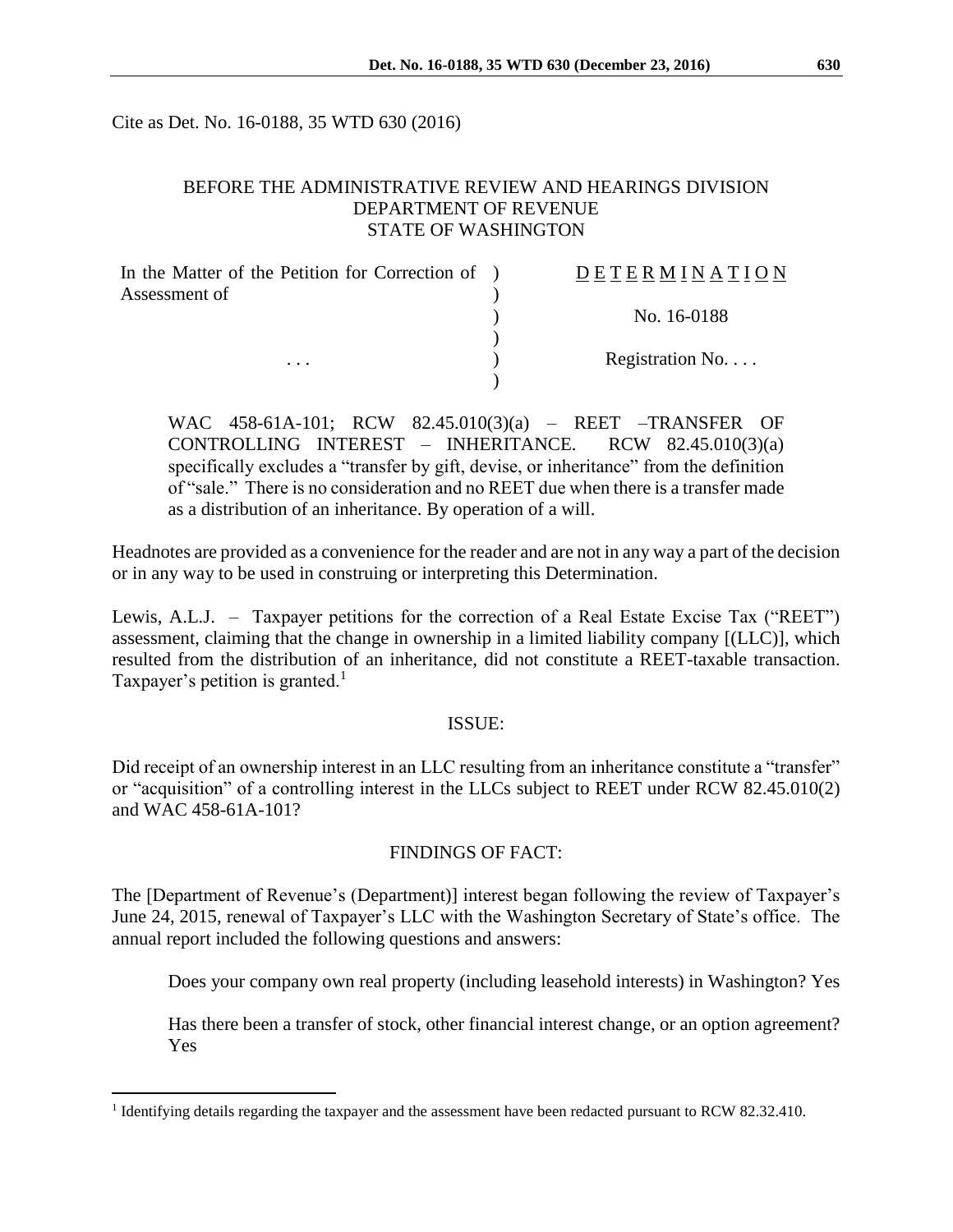Has an option agreement been executed in the last 12 months allowing for the future purchase or acquisition of the entity, that, if exercised would result in a transfer of controlling interest? Yes.

On July 24, 2015, the Department's Special Programs Division [(Special Programs)] sent Taxpayer a letter of inquiry regarding Taxpayer's statement that a transfer of controlling interest had occurred. Taxpayer failed to answer the letter of inquiry. On September 30, 2015, Special Programs sent a letter making a final request for documents.

On November 4, 2015, after Taxpayer failed to respond to Special Programs request for records, the Department issued a \$ . . . REET assessment.<sup>2</sup> Receipt of the assessment prompted [Taxpayer], on November 16, 2015, to telephone the Department to explain that he and his father were 50% owners of the LLC and that his father had passed away. Special Programs returned [Taxpayer's] telephone message and left a voice mail message that with [Taxpayer's father's (Father)] death a 50% change occurred, which required filing of a return and payment of tax.

Taxpayer disagreed with the assessment. On December 3, 2015, Taxpayer filed an appeal with the Department's Administrative Review and Hearings Division. Taxpayer argued that no REET was due because it was a REET exempt transfer by inheritance [under] RCW 82.45.010(3)(a).

Taxpayer provided a copy of the Operating Agreement of the [LLC] ("Agreement"). Particularly pertinent to the appeal was Article 7 – Restrictions on Transfer.

Section 7.1 **Transfers Prohibited**. Each Member agrees that Ownership and Economic Interests in the company are not transferable except as provided in Article 7.

Section 7.3 **Transfers of Economic Interests Without Members' Approval**. Ownership interests in the Company may be transferred without the consent of the members and are not subject to the member's right of first refusal, only in the following events:

(a) The transfer is the result of the death of a member;

. . .

 $\overline{a}$ 

(c) The transfer is a gift to a spouse, a child, a parent, or the spouse of a child or parent of the member and for no consideration;

Section 7.6 **Death of a Member**. The death of a member shall not terminate the company. The heirs or estate of the deceased member shall retain his interest, which shall become an economic interest. The interest shall be subject to the transfer provisions of this Agreement.

Section 7.6.1 The remaining Member shall have the option of purchasing the interest of the deceased Member by giving *written* notice to the successors of the deceased Member that they desire to purchase the economic interest. The purchase price shall be negotiated between the parties. If they cannot reach an agreement, the surviving Member shall have

<sup>&</sup>lt;sup>2</sup> The \$ . . . assessment consists of \$ . . . tax, \$ . . . interest, \$ . . . delinquent penalty, and \$ . . . assessment penalty.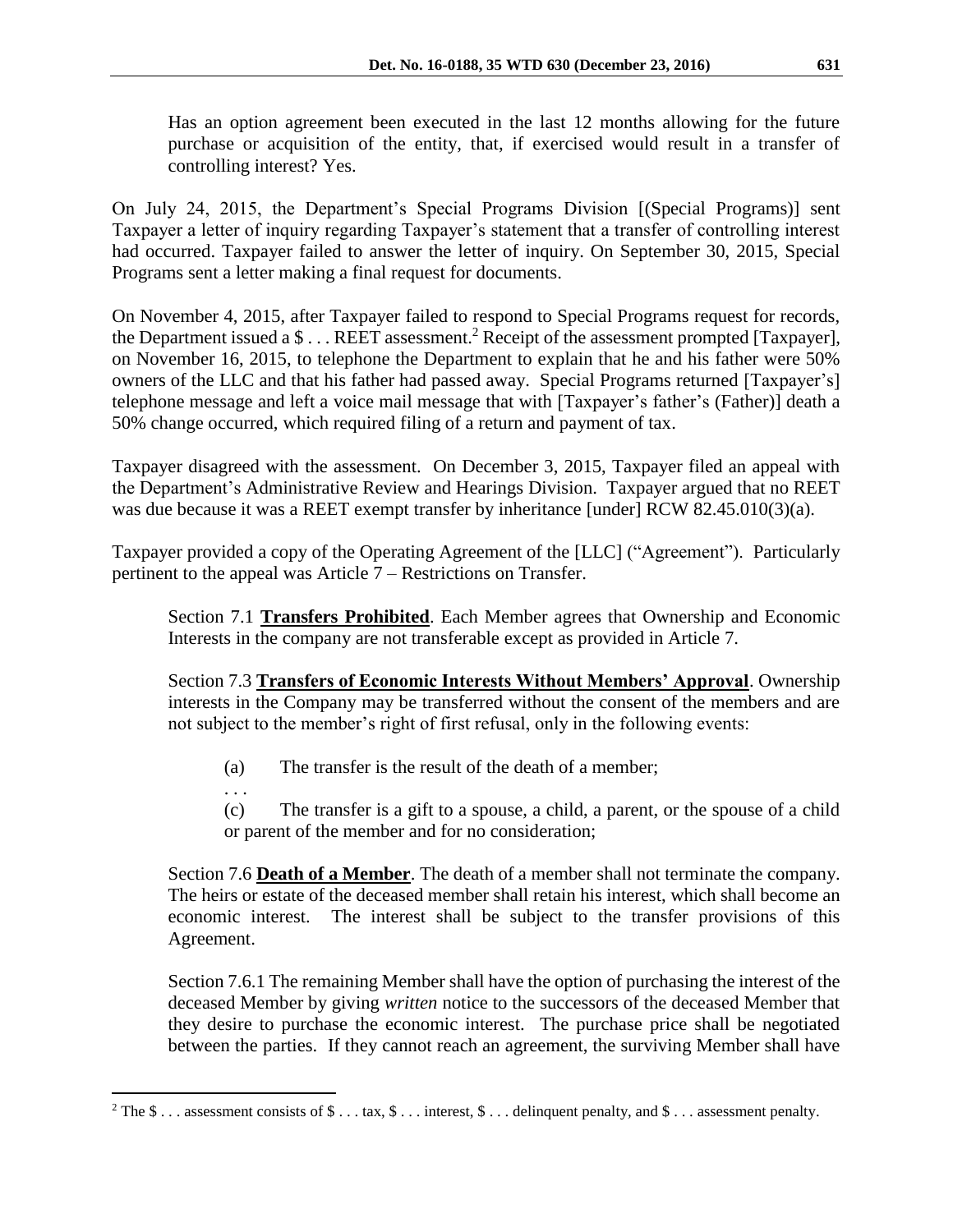the right to have the company dissolved, and distribution shall be accomplished in accordance with Article 8.<sup>3</sup>

During the March 17, 2016, teleconference, Taxpayer argued that the Department had erred in issuing a REET assessment because: 1) no transfer of real property had occurred by action of [Father's] death, and 2) even if a transfer had occurred it would enjoy the REET exemption afforded transfers by inheritance per RCW 82.45.010(3)(a). Following the teleconference, Taxpayer provided a copy of [Father's] probated will. The will did not speak directly to the disposition of the membership in the LLC. However, **Article VII – Bequest of Residue: Creation of Trust Estate For Grandchildren** did address disposition of residuary shares.

## **A. Residuary Shares.**

All the rest and residue of my estate I give, devise and bequeath in percentage shares, as follows:

- 1. To my son . . . , Fifteen Percent (15%);
- 2. To my daughter . . . , Fifteen Percent (15%);
- 3. To my daughter . . . , Fifteen Percent (15%);
- 4. To my son . . . , Fifteen Percent (15%);
- 5. To my then surviving grandchildren, share and share alike, Forty Percent (40%), in trust as hereinafter set forth.

# ANALYSIS:

RCW 82.45.060 imposes REET on each sale of real property. RCW 82.45.010 defines "sale" to include: "[A]ny conveyance, grant, assignment, quitclaim, or transfer of the ownership of or title to real property, … for a valuable consideration, . . ." RCW 82.45.010(1).

The term "sale" also includes "the transfer or acquisition within any twelve-month period of a controlling interest in any entity with an interest in real property located in this state for a valuable consideration." RCW 82.45.010(2). RCW 82.45.033(1)(b) defines the term "controlling interest" in relevant part to mean: **"**In the case of a partnership, association, trust, or other entity, fifty percent or more of the capital, profits, or beneficial interest in such partnership, association, trust, or other entity." RCW 82.45.033(1)(b); *See also* WAC 458-61A-101(3)(a).

. . . .

 $\overline{a}$ 

Here, there is no dispute that, on the death of [Father], there was a "transfer or acquisition within any twelve-month period of a controlling interest of an entity with [an] interest in real property located in this state," which is a taxable "sale" as long as it is "for a valuable consideration" RCW 82.45.010(2).

However, RCW 82.45.010(3)(a) specifically excludes a "transfer by gift, devise, or inheritance" from the definition of "sale." On [Father's] death, his interest in the LLC was distributed by direction of the LLC Operating Agreement and his will.

<sup>3</sup> Article 8 addresses liquidation.